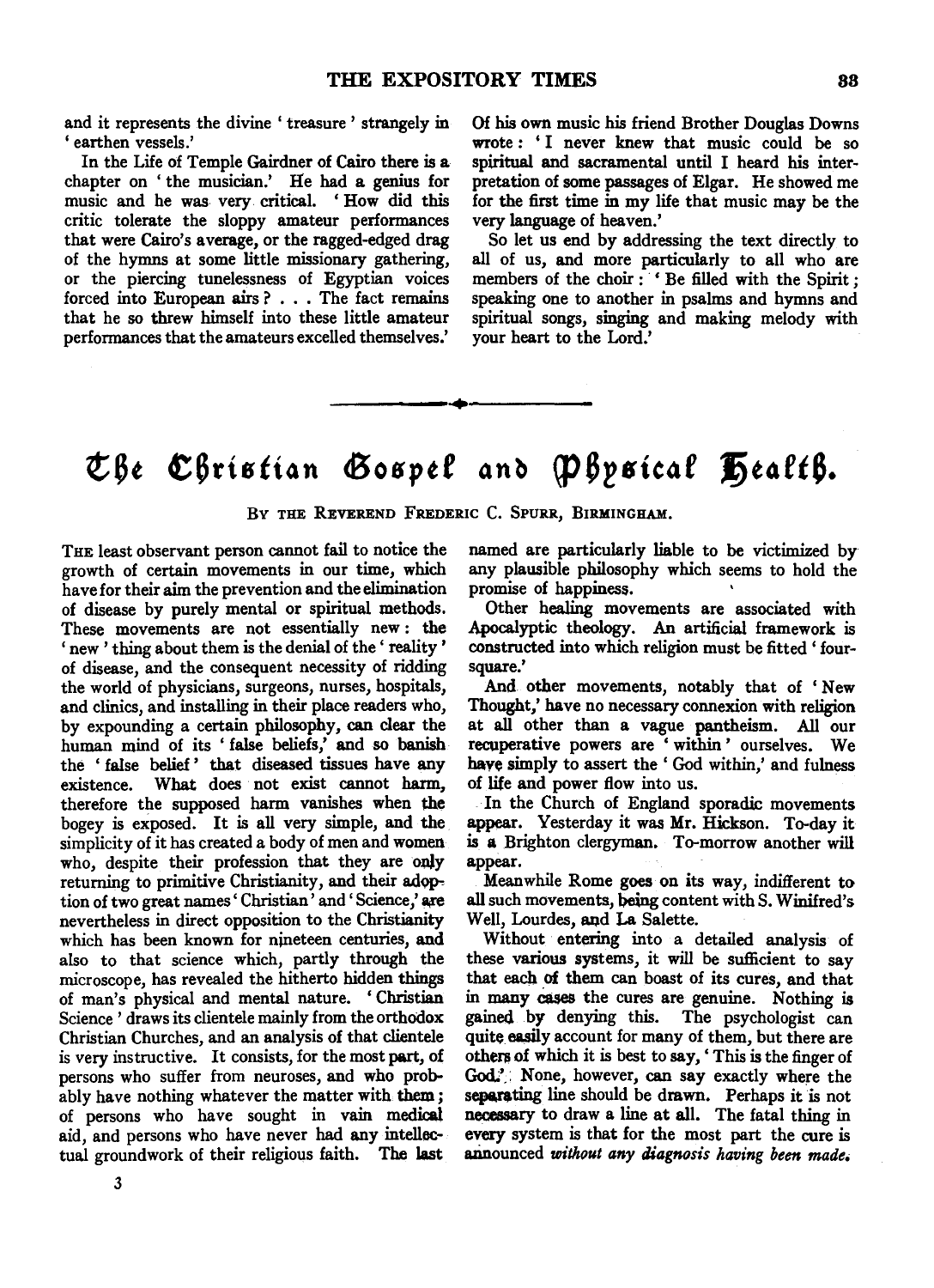Patients allege that they have been cured of cancer, or of some other malady, but in a vast number of cases we have only their word for it, and it is notorious that nothing is easier to misunderstand than a symptom. Persons who have little more than the most elementary knowledge of physiology are often quite confident that they are suffering from diseases which a competent diagnosis cannot discover, and which later are clearly demonstrated not to have existed. Such persons, 'cured' of an imaginary malady, become the apostles of a cult which thrives upon cases of this kind and advertises them as evidence of the truth of its doctrines. The falseness of the whole conception is easily concealed from those who have' the will to believe' anything that promises them relief from their obsession. The thing passes into tragedy when a victim of a disease, which diagnosis reveals as malignant, refuses to accept the fact that it can only be. treated by the removal of the physical cause of the *malaise,* and, disdaining the aid which science offers, finally passes beyond all aid. Coroners are justified in describing as almost criminal the wilful ignorance of 'healers' who, in the interests of a metaphysical theory, condemn to death ' patients ' who might be saved by the use of proven remedies. The ghastly failures of ' Christian Science,' which it is often sought to hide, but which despite desperate efforts to conceal become public, should suffice to make men and women cautious in accepting, without careful examination, a system which ruins as many lives as it delivers.

Criticism of these various systems is of course easy. Each of them has so many vulnerable points that it is not difficult to make a breach and to storm the citadel. ' Christian Science ' in particular lends itself to this treatment, and indeed invites it, on account of its claim to he something *in advance* of Jesus. There can be no question whatever that Mrs. Eddy herself made claims which practically, and sometimes in specific terms, place her in the first position. At every public address her name is advanced as the ' discoverer ' of Christian Science. No human being taught her. Her revelation was received from on High. Emblazoned on the arches of many a Christian Science ' Church ' is her name, side by side with that of 'Jesus' *(never* 'our Lord'). It is *her* comments on the Bible that constitute the true interpretation of the Sacred Writings. The fact that many editions of 'Science Health' have appeared, each of them correcting previous editions, makes a big drain upon that faith which accepts the theory of a specially revealed system. The average person may be excused if he inquires *which* edition preserves the authentic Divine message, and how the crudities of the early editions can be reconciled with later ' revelations.'

The critic who is in possession of the 'official' life of Mrs. Eddy, and also corrects this by the documentary evidence supplied later by Dakin, and especially by John V. Dittemore, finds himself compelled to erase from his mind the legendary picture of a woman who, from the first, was well educated, a linguist, a genius, and a saint, and to substitute for it the banal portrait of a neurotic girl, self-willed, ill-educated, confused in thought, and finally developing into a Dictator, with an abnormal love of power and a lust for money. And he sees also a woman who, despite her teaching, had a defective memory concerning her humbler days, convenient but not convincing explanations of the passing away of her former linguistic accomplishments, and who also wore false teeth, resorted to glasses for defective vision, called in the aid of physicians to inject morphia into her veins, and who to the end was terrorized by the haunting thought of 'malicious mesmerism'-in fine, a victim of *fear.* 

The critic who knows the history of psychology, and the story of former healing movements, has no difficulty in disposing of the Eddy claim to have received a special revelation. 'He finds the ' revelation' to be very old, very mixed, very contradictory and incoherent. Yet he discovers in the system certain truths which it ·is well to preserve, but which in no way are original. They have been taught for centuries, even before Christ. What the critic properly resents. as an impertinence is the claim that these ate the exclusive property of a modem prophetess, who has plagiarized and copyrighted.

It is not with criticism, hewever, that this article is mainly concerned. Its purpose is constructive. If it be true that ' every heresy ' is a call to truth to free itself from its accretions, and assert itself in its purity, we may say that the modern healing systems, ragged and disjointed as they are, are a challenge to the Church to rediscover something which she may have obscured, or overlooked-' Christian Science' is such a challenge. It comes at an appropriate moment, when psychology has opened up new vistas, and interpreted old things in a new and better way.

When the ' Elder ' prayed for the ' beloved Gaius ' that he might 'prosper in every way and keep well--as indeed your soul is keeping well '  $(3 \ln 2,$ Moffatt), he was offering not only a perfect prayer,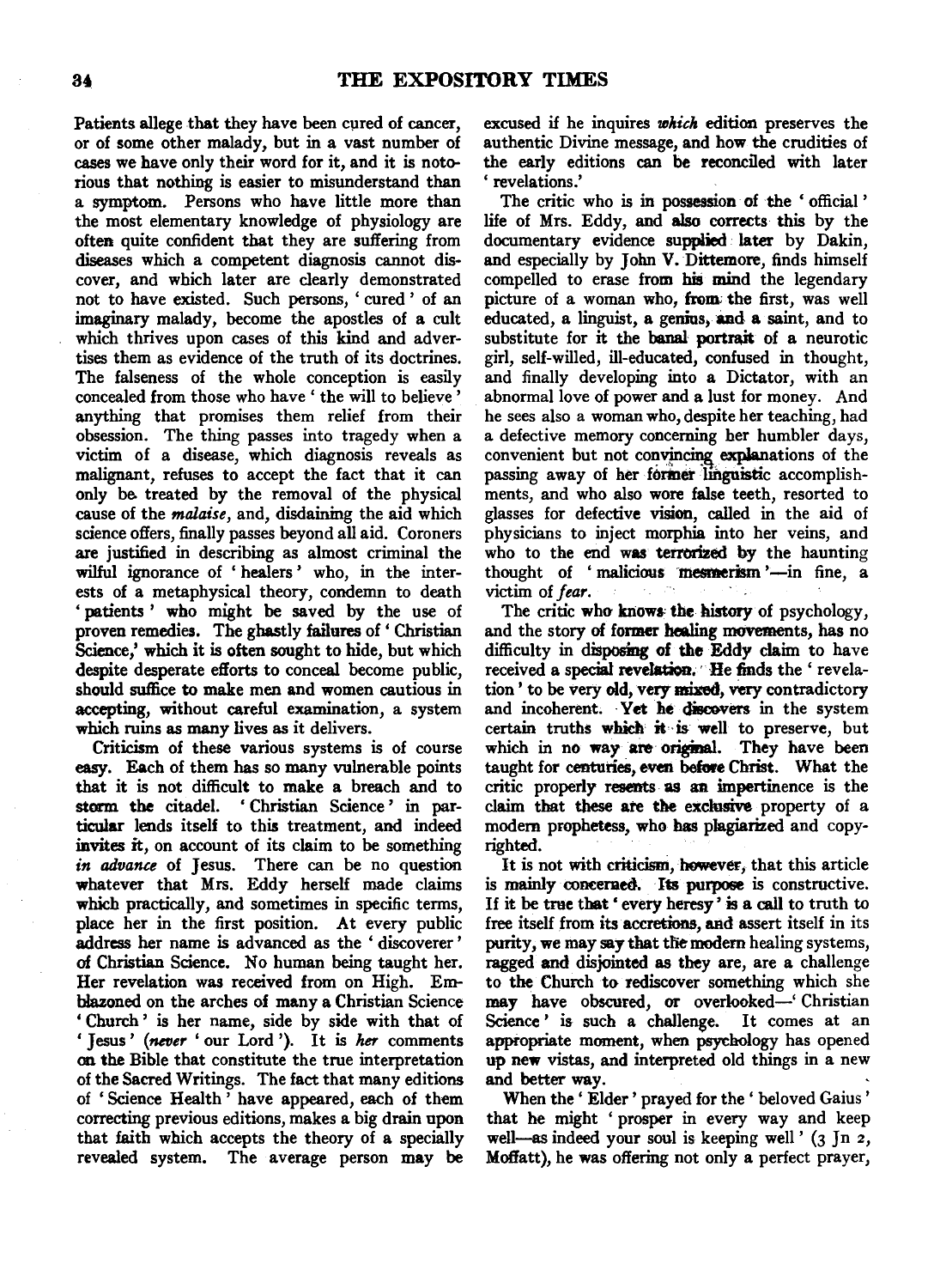but expounding a spiritual philosophy. It has taken the world many centuries to discover the profound truth which underlies these words. To-day, it is an accepted commonplace that the healthy mind is the surest way to secure true prosperity, and especially health of body. The day has passed when disease is accepted as the will of God. To science, as well as to a truer conception of the Christian gospel, we owe the insistence upon the dominance of life and health in the scheme of things. Our Lord's word,' I came that they might have life and have it in abundance'  $($ In  $10^{10}$ ), is charged with fuller meaning, and is seen to extend to the entire life of man. Men are beginning to appreciate, as never before, the glory of the old  $Saxon'$  hal  $'$ hale-whole. The salutation 'hallo' has yielded a higher meaning-' health to you.' Life is now conceived of as an equality and harmony of *all* the parts of our human nature. The quest for health has become a passion. The ' pallid beauty ' of the Victorian Age has vanished in favour of glowing cheeks, eyes darting with fire, gladness, content, and an overplus of physical life. The ' goddess of health ' has reappeared.

Many who refuse to follow Christ as the Lord of all good life invoke Him as the great Healer. Even ' Christian Science ' had to annex the holy name of Christ in order to be respectable. The Holy Figure of the Gospels is surrounded with a circle of light. The Divine Teacher and Revealer of God and Saviour of Mankind is placed in the margin, where He remains in obscurity, while the Healer fills the canvas.. So *jar as it goes,* the picture is true, imperfect though it be. For our Lord did treat disease as contrary to God's will. It burdened Him, and He banished it by His Word and inflow of His Life and Power. But He came to do very much more than that.

They who claim to have Him on their side in the abolition of disease are right. They are wrong, however, when they see in Him no more than a Healer. In confining themselves to physical health they omit the main factor of His work, which deals with ultimate causes and not alone with nearer causes.

We may freely admit that suffering has its uses. It corrects the aberrations of men, compels them to think and to review their manner of living, tends to destroy their native selfishness and creates new sympathies. The Saints and great souls have risen above it. The ' unconquerable soul ' has triumphed over the weakness of the flesh. Yet there is no necessity in the nature of things that disease should attack man and reduce his power of usefulness. We must still believe that it is not the direct will of God for His children. Most disease is brought upon man by man himself. It is a significant fact that wild animals and birds are generally healthy, and that when temporary indisposition overtakes them, they are guided by a natural instinct to the natural remedies. But, in captivity, the wild animals are often attacked by maladies which an artificial life creates. When they are free to obey the law of their life they are healthy. When that freedom is denied they suffer.

Why, then, does man suffer ? Because he is ignorant of the laws of his life, or he disobeys them, wittingly or unwittingly. And by the law of solidarity he causes the innocent to suffer. Man has many invisible enemies-germs and the likewhich have to be resisted. But in the human body there are millions of corpuscular soldiers whose business it is to deal with these enemies. They fail because man *starves* them and they succumb. Man also has marvellous helpers, food, air, light, water ; but he abuses them by his artificial manner of living. He excluded from his cities and houses the pure air and fills his lungs with vitiated air. We are told that few people understand the art of proper breathing. ' Deep breathing ' is not practised by the majority.

We cook our food badly, boiling out the salts and minerals from vegetables, and throwing them away as refuse, while we serve for food the remainder. We eat badly. Most people will not be at the trouble to inquire what foods, and in what proportions, are necessary for body-building. We are allured by our palate rather than by common sense and knowledge. We lower the value of the natural digestive juices by reducing them with liquids. And few people ever flush their inner canals. In a word, the body is badly treated, and it rebels, and disease is the result. What men have forgotten is that the body is a temple of the Holy Ghost. It is often turned into a slum.

Now, what has the Christian gospel to say to all this? None will deny that it has inspired physicians and scientists to understand the body and to urge men to obey its laws. It has also set itself through many agencies to cure disease, not only by denying the obvious fact that disease is of the tissues as well as of the mind, but by operations (where necessary) and by remedies which deal with the blood, and with local troubles. To speak of cancer, tumours, fevers, and the like as having no existence save in mortal mind,' or to say that poisons cannot poison, is to speak the language of the insane. Healing must regard the actual state of the body.